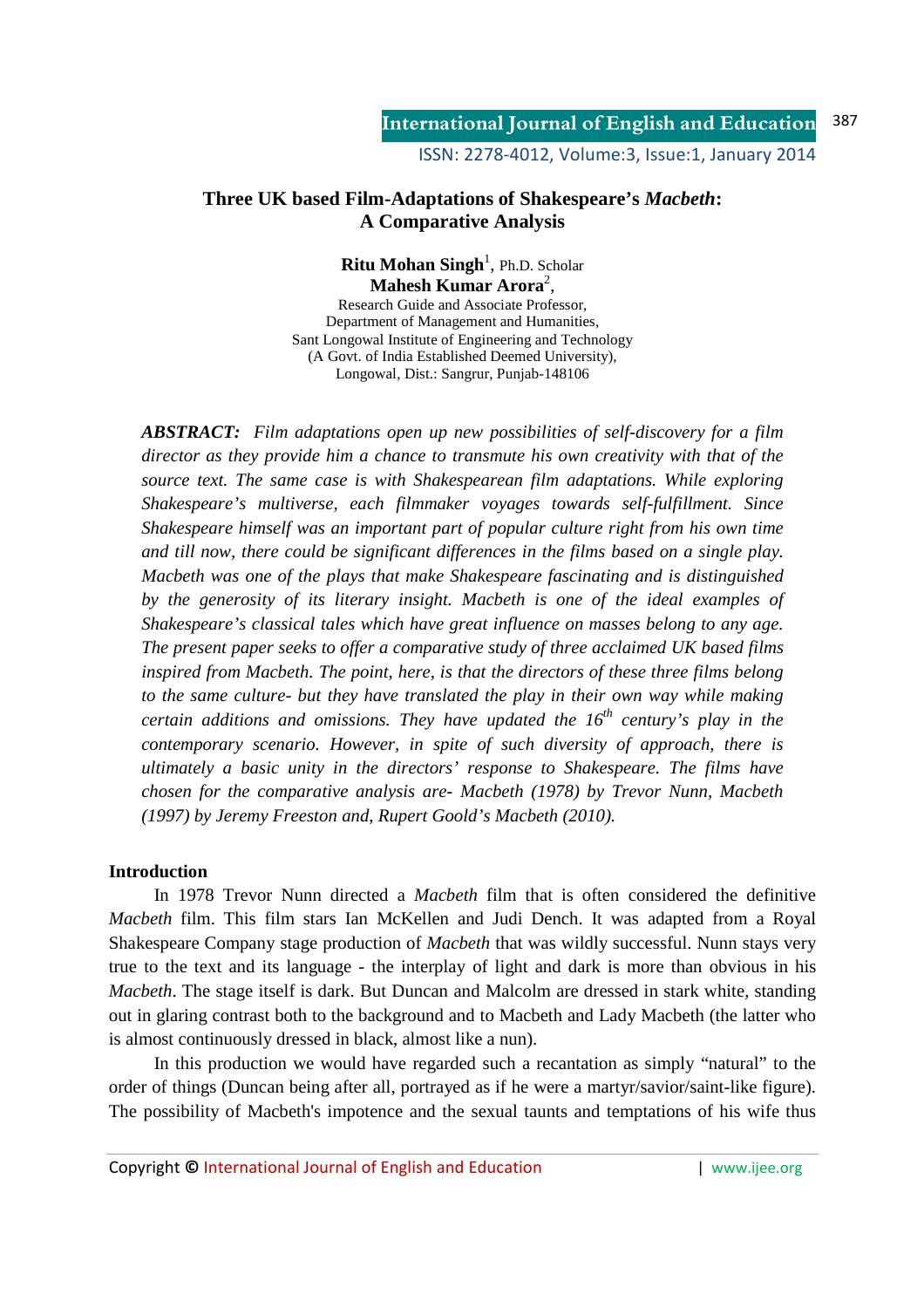# **International Journal of English and Education**

#### ISSN: 2278-4012, Volume:3, Issue:1, January 2014

play a large role in defining the production of Nunn's *Macbeth*. The language of manliness and manhood played such a powerful role in the depictions of Macbeth and Lady Macbeth, and the chemistry and passion between the actors and their characters was so overwhelming that it was clear that Nunn was attempting to play up Lady Macbeth's role in driving (even taunting) her husband to prove himself a man and not impotent that we can clearly see the truth in Lady Macbeth's statement that her husband's nature was too generous and kindly to carry out the dark deed that might occurred to him and can clearly understand her decision to be his strength and in pursuit of that "unsex" herself (Hatchuel 2005:32).

 Jeremy Freeston's 1997 *Macbeth* is much more realistic in style and displays more visual elements by creating parallel or interior - mental dimensions. The film starts with a bloody, realistic, medieval battle that ends as Macbeth kills the Norwegian king in slow motion, thus emphasizing from the beginning his status as a hero. As Banquo (Graham McTavish) and Macbeth (Jason Connery) ride through the wood, the film offers a romantic vision of Scotland, highlighting the wild, fine-looking nature around the characters with romantic shots of greenery, little streams, and other idyllic landscapes. This film projects another reality - a parallel dimension created through color filters or an interior dimension created through subjective visions and voice-over. The act of showing seems to call for (or go together with) an absence of objective reality. There are shots of beautiful Scottish landscapes, of clear, unpolluted brooks and hills with peaceful fauna, perhaps to highlight what will be "lost and [not] won" henceforth, not so much as a result of the evil designs of powerful forces beyond comprehension, but as the consequence of human inability to break away from the cycles of blood— more specifically, of a flaw identified in the film as *Scottish* (Arkai 1999:4-5). From a wholly different vantage point with regard to its driving forces, Freeston's film may be located politically within the Scottish nationalists' movement and aesthetically within the British tradition of the heritage film. It is the type of film that belongs in the "period" genre (ibid.).

 In 2010 Rupert Goold presented his film on *Macbeth* with the eponymous name. The actors were Patrick Stewart as Macbeth, Kate Fleetwood as Lady Macbeth, Paul Shelley as Duncan, and Martin Turner as Banquo. While staying faithful to the text of the play he makes good use of the camera and its tricks. Goold chose to tell the story with Macbeth as a dictator cultivating a cult of personality in the 1940's. A Stalinist dictatorship fit the story fairly well, and using the typical tropes of fascism and Stalinism served to illustrate the degeneration of the country as Macbeth rose to power. Goold has taken all the best ideas from the earlier film adaptations, added all the latest technical innovations, combined the most brilliant original ideas, and synthesized all into a visually stunning and dramatically devastating presentation of Shakespeare's poetry. Goold's take on of *Macbeth* is to make it even more horrific, freely mixing bone-chilling supernatural shivers with vicious warmongering, Machiavellian politics, and psychological unease and technological intrusions.

 Macbeth's relationship with Lady Macbeth is showed not a relationship based on love, but, as Stewart himself said "complete enthrallment". She was much younger than him and possessed a very powerful sexual vitality. He was obsessed with her, almost dependent on her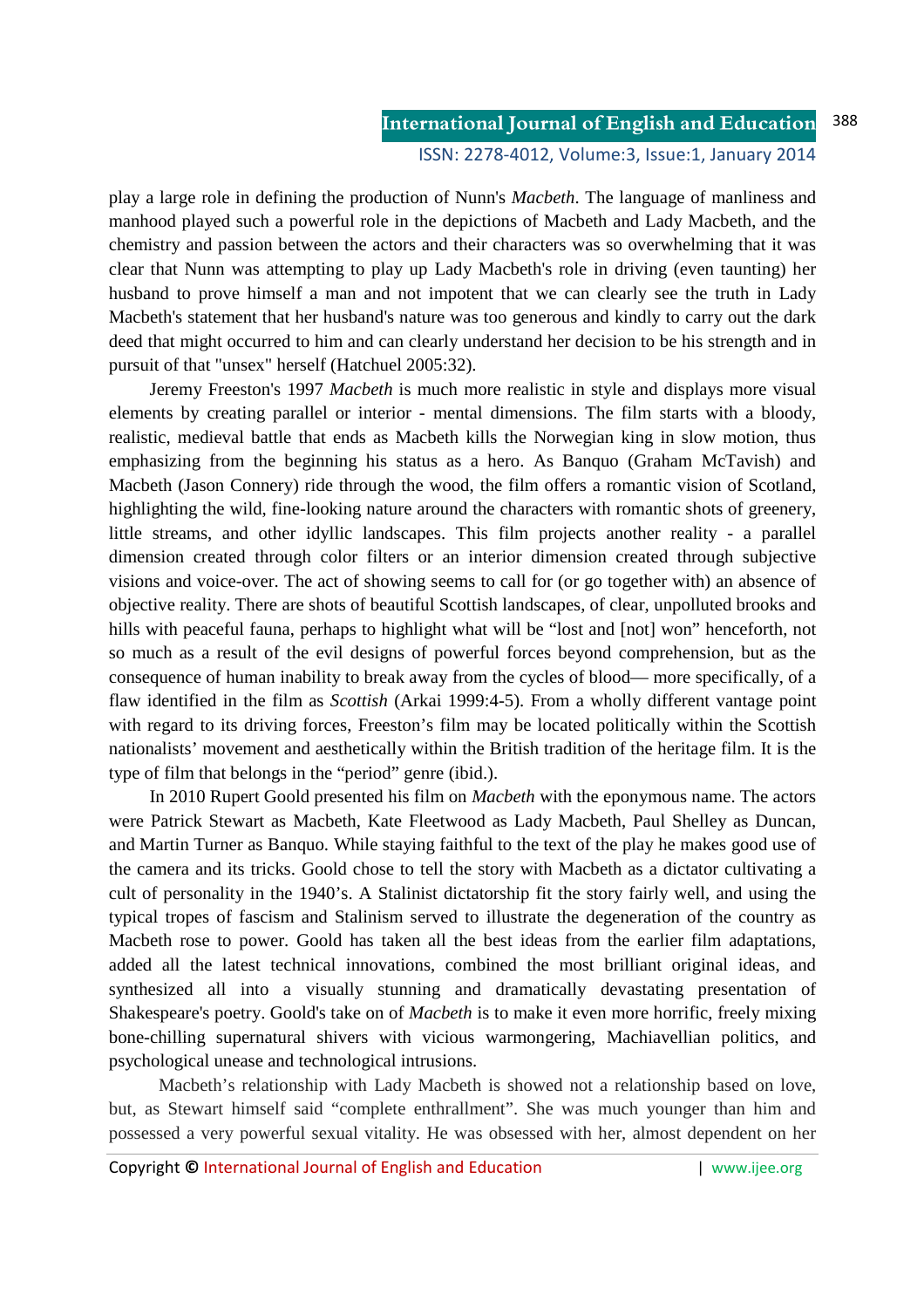and completely incapable of standing up to her. As Macbeth rose to power in Scotland, he also gained power in their relationship, until she was under his control by the end, watching as he executed the murders of Banquo and Lady Macduff without her. Her descent into madness was beautifully done, but again, didn't elicit much sympathy. As with Macbeth, the power came not from sympathy, but from the entrancing power of depravity.

 Nunn's *Macbeth* did contain an indication at the end of the play that not all would be well after it, by having Macduff carry out two daggers in his hands (after having killed the tyrant Macbeth) in the exact same way Macbeth himself carried them out of Duncan's bedchamber after his murder - an image of history repeating itself over and over, and violence begetting violence. But Goold's production sowed the seeds of doubt and foreboding dread from the very beginning of the play - an impression only reinforced by seeing Malcolm grasp the trophy of Macbeth's bloodied and severed head with unnatural ardor and glee at the very end of the play (Hatchuel 2005:36). Apart from the overall production, however, Nunn's *Macbeth* and Goold's *Macbeth* seemed to differ in their portrayal of the two main characters themselves: Macbeth and Lady Macbeth. It's hard to encompass in words the oceans and seas that part the two depictions of the two characters. It must be said that no one will in the foreseeable future ever top Judi Dench's depiction of Lady Macbeth. Her performance of the character was utterly mesmerizing and by the force of her performance she made herself so central to the play that following her it was hard to ever imagine Macbeth doing what he did without the strong influence of his wife - a bar that unfortunately the Lady Macbeth in Goold's *Macbeth*. But it was not so necessary to Goold's *Macbeth* that Lady Macbeth be a strong character and should in fact melt away from the main thrust of the action as the play progressed. For if one thing differed greatly between the two plays it was the supposed motivation driving the downfall of Macbeth himself.

 There was less that was noble about Stewart's Macbeth than creepy, cruel, yet powerfully compelling and charismatic; in contrast McKellen's Macbeth seemed to grow in nobility as the play went on - his inner strength and growing acceptance of his fate and consequence of his action marking an inner ascent of the character from the man who came trembling like a leaf out of Duncan's bedroom after the murder to the one who, as he realized that the witches' prophesies have betrayed him and led him to his doom, seemed to accept and welcome it with a quiet strength that seemed to have grown as his wife faded. The contrasting ascent and descent played by McKellen and Stewart in bringing their ideas of Macbeth to the stage was fascinating to note and the play versatility and capacity for so many interpretations of its main character can only be described as subliminal. Unlike most other *Macbeth* movies, however, Jeremy Freeston's *Macbeth* claims, even on the cover of its DVD case, to be "authentically set in eleventh century Scotland" and to "conjure a world of grim battlefields, desolate moors, forbidding castles and haunted caverns". To date still almost totally overlooked by both general and specialized critics, Freeston's *Macbeth* may be viewed on the one hand from a, say, "theoretical-filmic" perspective and very likely found "foul", as well as, on the other, from a broader, more contemporary "cultural" stance whereby it may turn out to be rather "fair". Although we all probably know where *that* leads, it may yet be worth the while to explore both options, since this picture is,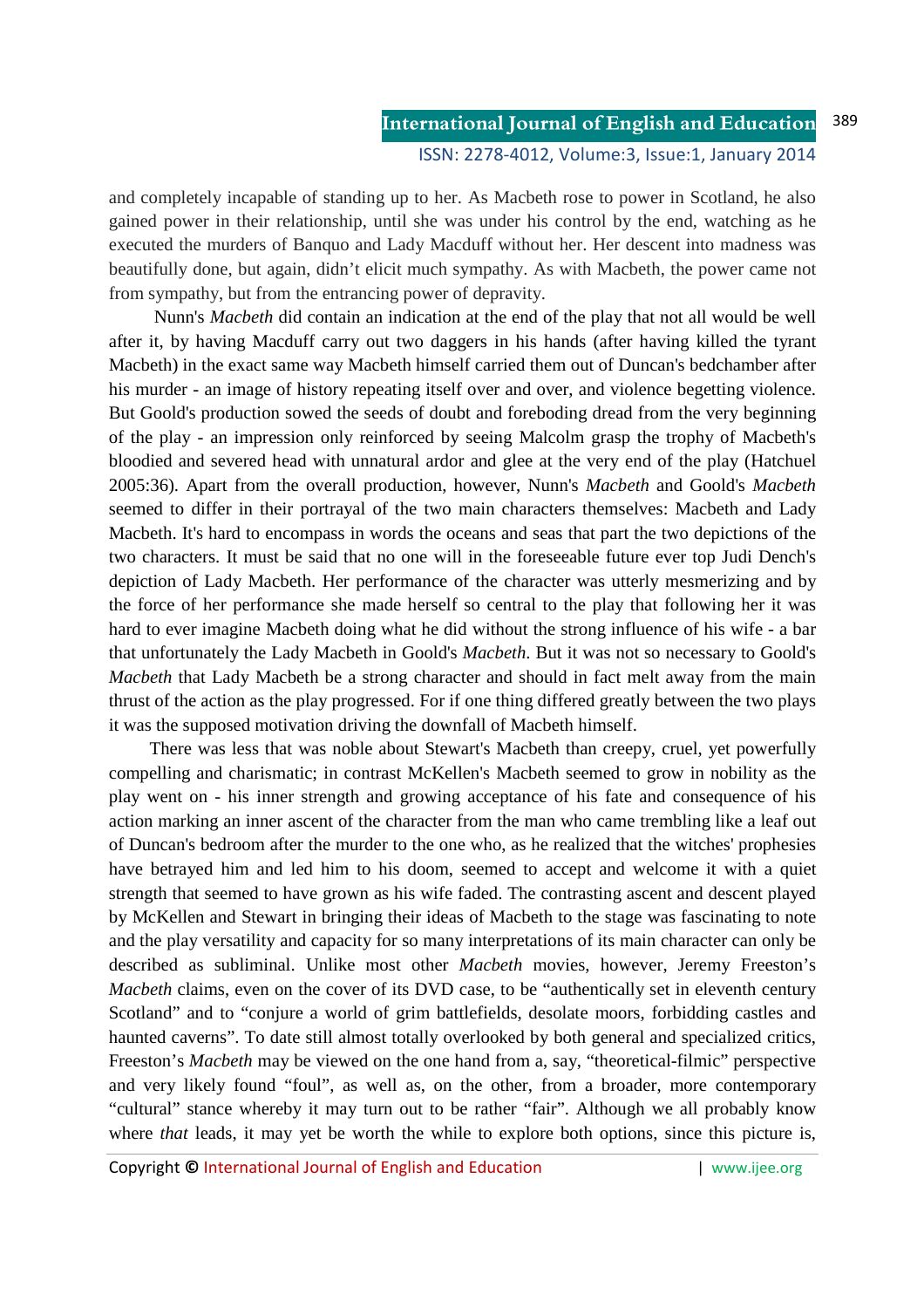more than a rarity, the one filmic take on *Macbeth* that dared look for ways to relate to Shakespeare's greatest monster strictly from within its site of origin.

 Among its characteristics are narrative realism and an emphasis in representing the past in a visually accurate manner —in other words, they "record" the past on film "neutrally", with photographic "naturalness", even to the illusion of effacement of the very material signs of filmic production. The moments to which the heritage film returns are generally sites or texts of decisive significance to the British sense of nation: Austen, Forster, World Wars I and II, the Elizabethan era, Shakespeare. As the film turns the past into a site of visual fulfillment, the politics of the original texts may be completely lost or under-stressed —in the case of filming Forster, for example, his incisive class critique; in that of filming the World Wars, their very facts *as wars*— for these films are not interested in history in the same way as a historian might be, but in using history to inform a present version of the nation (Rothwell 1999:86).

 Freeston seems intent on transferring a great deal of agency to Lady Macbeth, with a clear agenda to support the weight of the transfer. For example, like Polanski before him, Freeston chooses to show the killing of the King, and does it with a similar choreography: Macbeth looks down on the "unguarded Duncan" until he wakes up between stupor and surprise to recognize the traitor and be stabbed by him. Freeston actually makes us follow *his* Lady Macbeth back to the murder scene. All this was filmed in the context of late 20th century Scotland, a nation at present actively and excitingly in need —and in search— of transformation from what it became not only in the English-friendly chronicles that provided Shakespeare's *Macbeth* with plot and general dramatic input, but in its history and self, mainly since the 11th century: a site of constant struggle between original and incoming powers. Freeston's *Macbeth* is aesthetically and politically closer to films like Braveheart than it is to being a 'faithful' adaptation of Shakespeare's play; it is probably more interesting for what it deliberately misrepresents than for what it represents. Shakespeare's *Macbeth* as we know it- as we *imagine* that we "know" it every time we imagine knowing it -must always remain a matter for "tomorrow, and tomorrow, and tomorrow", otherwise we'd lose all sense of its "nothingness" (Arkai 1999:8). The three witches are also depicted in different ways. For example Nunn's *Macbeth* played them rather traditionally in their garbs as an old hag, a woman and a young girl - and everything about them was as witchlike as one would expect. Goold's production though, surprised and delighted in its depiction of the three witches as three nun-like characters who instead of disappearing for long periods remained essentially constantly on stage as nurses, servants, waitresses and the like. There is so much else that could be said about both productions, of course. Stewart's Macbeth seems to possess the seeds of darkness within himself and his descent into tyranny and cruel madness is made clear even from the murder itself, where he stares wildly around him and points, essentially asking his wife if she too can hear the voices that say "sleep no more, Macbeth" (a precursor, so to speak, of his "mad" sighting of Banquo at the banquet).